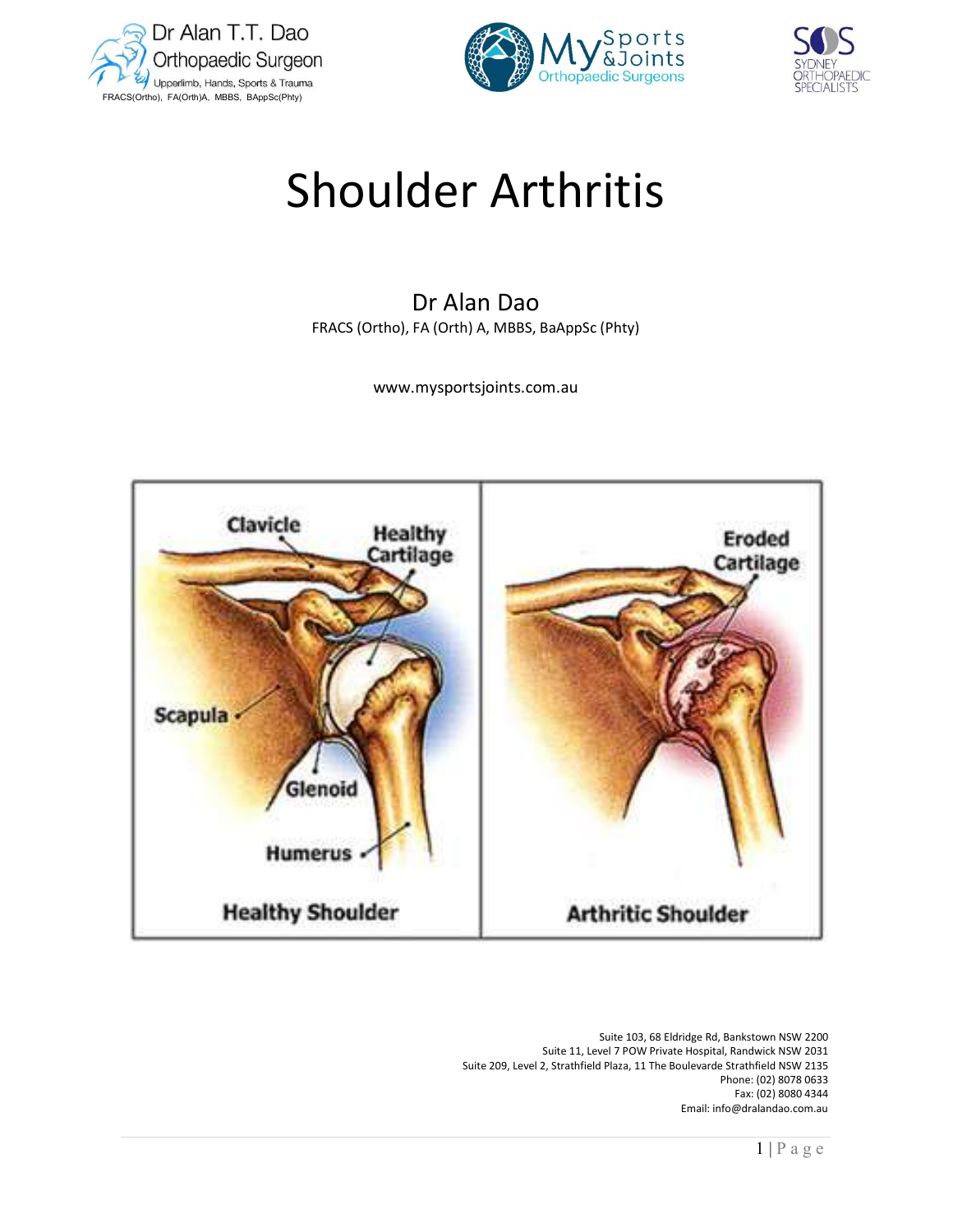





# Anatomy/Description

The shoulder joint is a remarkably complex structure that allows a wide range of arm movement and power when it is functioning properly.

The shoulder is made up of three bones, the humerus (upper arm bone), scapula (shoulder blade) and clavicle (collarbone). The head of the humerus moves within a rounded socket like structure called the glenoid. The humerus is held into the glenoid by an arrangement of ligaments as well as muscles and tendons that are referred to as the rotator cuff.



where the<br>pproach.<br> $\frac{1}{2 |P \text{ a } g e}$ Within the shoulder there are two joints; the acromioclavicular (AC) joint, located where the clavicle and acromion (tip of the shoulder blade) meet, and the glenohumeral joint, located where the humeral head fits into the glenoid. It is possible that both may be affected by arthritis. The affected joint, severity and type of arthritis you have will determine the treatment approach.

## What Causes Shoulder Arthritis?

There are a range of possible causes for arthritis in the shoulder, including;

- Injury/ fracture (trauma)
- Repetitive stress (overuse or overloading)
- Avascular necrosis (loss of blood supply)
- Infection
- Connective tissue disorders/ growth abnormalities
- Inflammatory causes (eg Rheumatoid arthritis)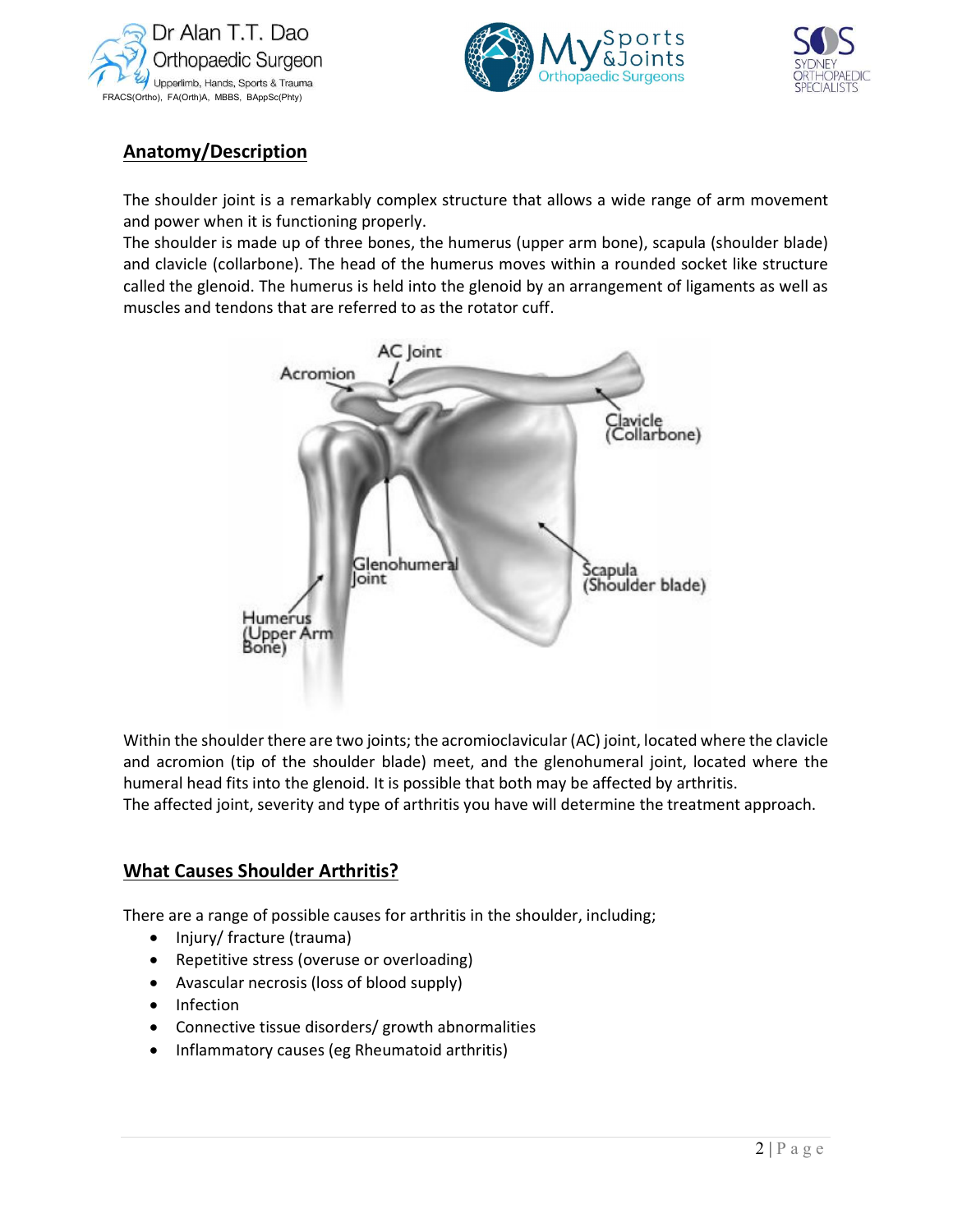





# Types of Shoulder Arthritis.

There are different types of arthritis that can affect the shoulder;

- 1. Osteoarthritis: Known as 'wear and tear' arthritis, the articular cartilage that covers the humeral head is worn away, leaving a rough surface with no protection between the humeral head and the glenoid, when bone on bone contact occurs it causes pain and stiffness.
- 2. Inflammatory (Rheumatoid) Arthritis: A chronic autoimmune disease that results in the lining that lubricates the joints (synovium) to swell, producing pain and joint stiffness. Rheumatoid arthritis causes the bone to soften and is commonly symmetrical, affecting both shoulders.
- 3. Post-traumatic Arthritis: Develops after injury, fracture or dislocation.
- 4. Rotator Cuff Tear Arthropathy: Occurs once the damaged rotator cuff fails to hold the humeral head within the gelnoid socket, resulting in the rubbing together of the humerus, acromion and glenoid, damaging the bones surface.
- 5. Avascular Necrosis: When the humeral head's blood supply is compromised bone cells begin to die; dead bone collapses and breaks away eroding the articular cartilage surrounding the joint. Avascular necrosis develops in stages, it begins in the humeral head and can progress further into the glenoid destroying the joint entirely.

## Symptoms.

- Pain Radiating up the neck or down the upper arm, progressively worsening and/or aggravated by activity or weather.
- Limited range of motion stiffness, grinding, clicking or snapping sounds.

## Surgical Treatment.

#### Arthroscopy:

ise known<br>underlying<br>ot cure the<br>is inserted<br>ride (clean<br>d with skin<br>rm will be<br> $\frac{1}{3 | P a g e}$ In very limited circumstances Dr Dao may perform the surgery arthroscopically, otherwise known as key-hole surgery. This is done through several small incisions less than 1cm long. The underlying problem of the arthritis remains following this procedure. Arthroscopic procedures cannot cure the arthritis and further surgery is likely required in the future.

The arthroscope is a thin instrument containing a miniature video camera and light. It is inserted through a small incision in the shoulder. Using small instruments Dr Dao is able to debride (clean out) the inside of the joint and smooth over any rough surfaces. The wound will be closed with skin stitches and small adhesive dressings.

An ice pack is often applied in recovery to help defuse swelling and ease pain. Your arm will be placed in a sling or shoulder immobilizer.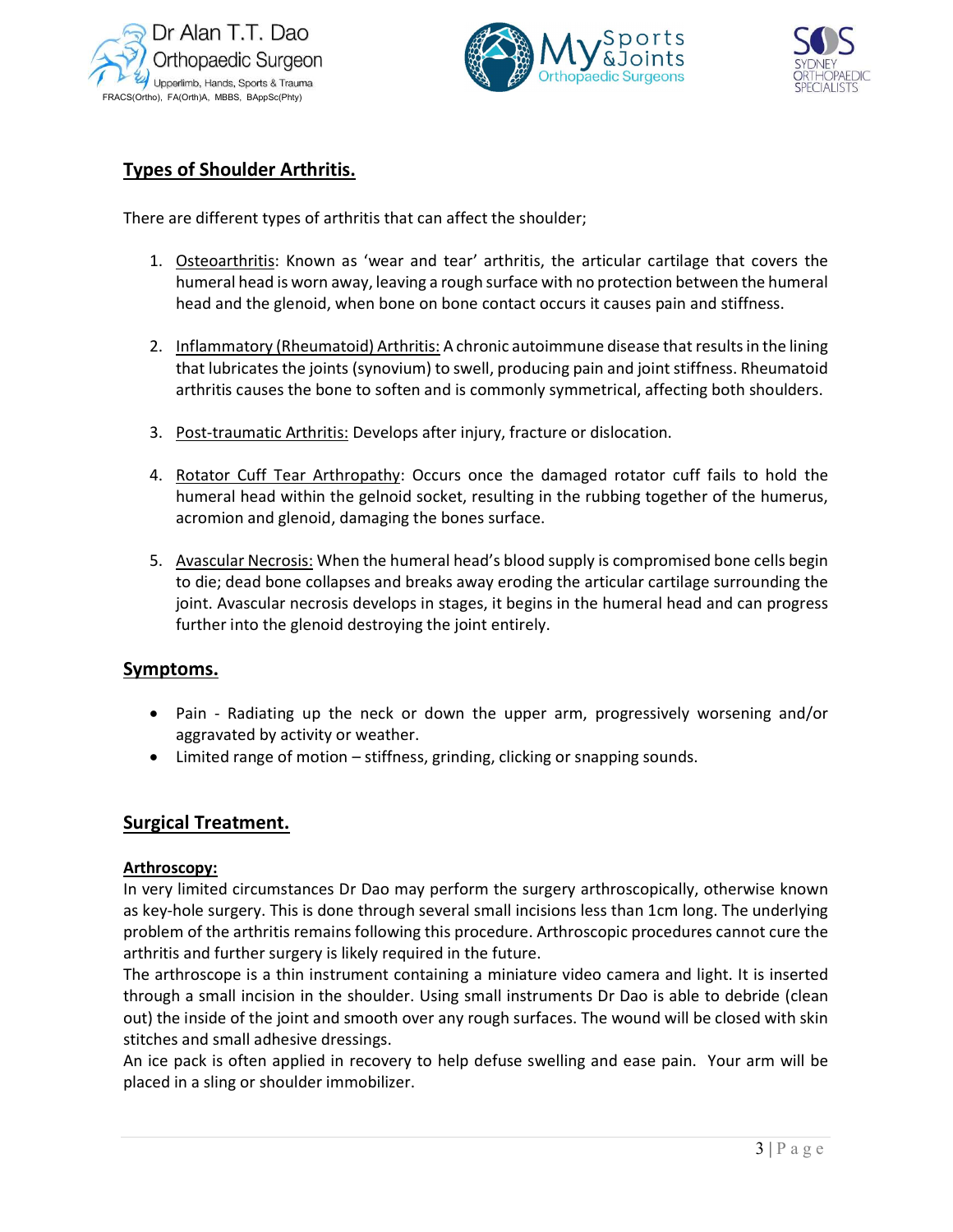





#### Arthroplasty:

Shoulder joint replacement (Arthroplasty) is indicated when the arthritis within the glenohumeral joint has progressed to the point where there is significant pain and articular cartilage loss. The procedure involves replacement of the damaged component with an artificial prosthesis. The options for this surgery include:

- Hemiarthroplasty: This means that only half of the shoulder joint is being replaced- just the humeral head (ball).
- Total Shoulder Arthroplasty: Both the humeral head (ball) and the glenoid (socket) will be replaced.
- Reverse Total Shoulder Arthroplasty: Both the humeral head (ball) and the glenoid (socket) will be replaced, but they will be on opposite sides to the usual anatomy. The socket will be created in the head of the humerus and the ball will be created within the glenoid. A reverse shoulder replacement is indicated for those people whose rotator cuff is no longer intact but they have full function of the deltoid muscle. This approach has become increasingly popular, effective and longer lasting.



Conventional Shoulder Replacement Reverse Total Shoulder Replacement

The wound will be closed with skin stitches and an adhesive dressing will be applied, your arm will be placed in a shoulder sling.

## Recovery and Follow Up After Procedure.

As soon as possible following surgery you should start moving your fingers, wrist and elbow. A postoperative appointment will be made for you to see Dr. Dao in approximately 14 days. Your sutures will be removed at this consultation. You will continue to wear a sling for 6 weeks following an arthroplasty procedure.

r arm will<br>w. A post-<br>ur sutures<br>llowing an<br>During the<br>mmended<br>ill remove<br>ment. At 3<br>shoulder.<br>out return<br> $\overline{4 | P a g e}$ An exercise program is important to your recovery and begins soon after your surgery. During the first 6 weeks post-surgery do not lift anything heavier than 500 grams. Driving is not recommended as the position and movement may damage the surgical site. After six weeks, Dr. Dao will remove your sling and start with gentle exercises that gradually help you regain shoulder movement. At 3 months you will start stretches and strengthening exercises to help restore function of the shoulder. You will learn ways to avoid shoulder problems in the future. Dr. Dao will advise you about return to work and normal activities.